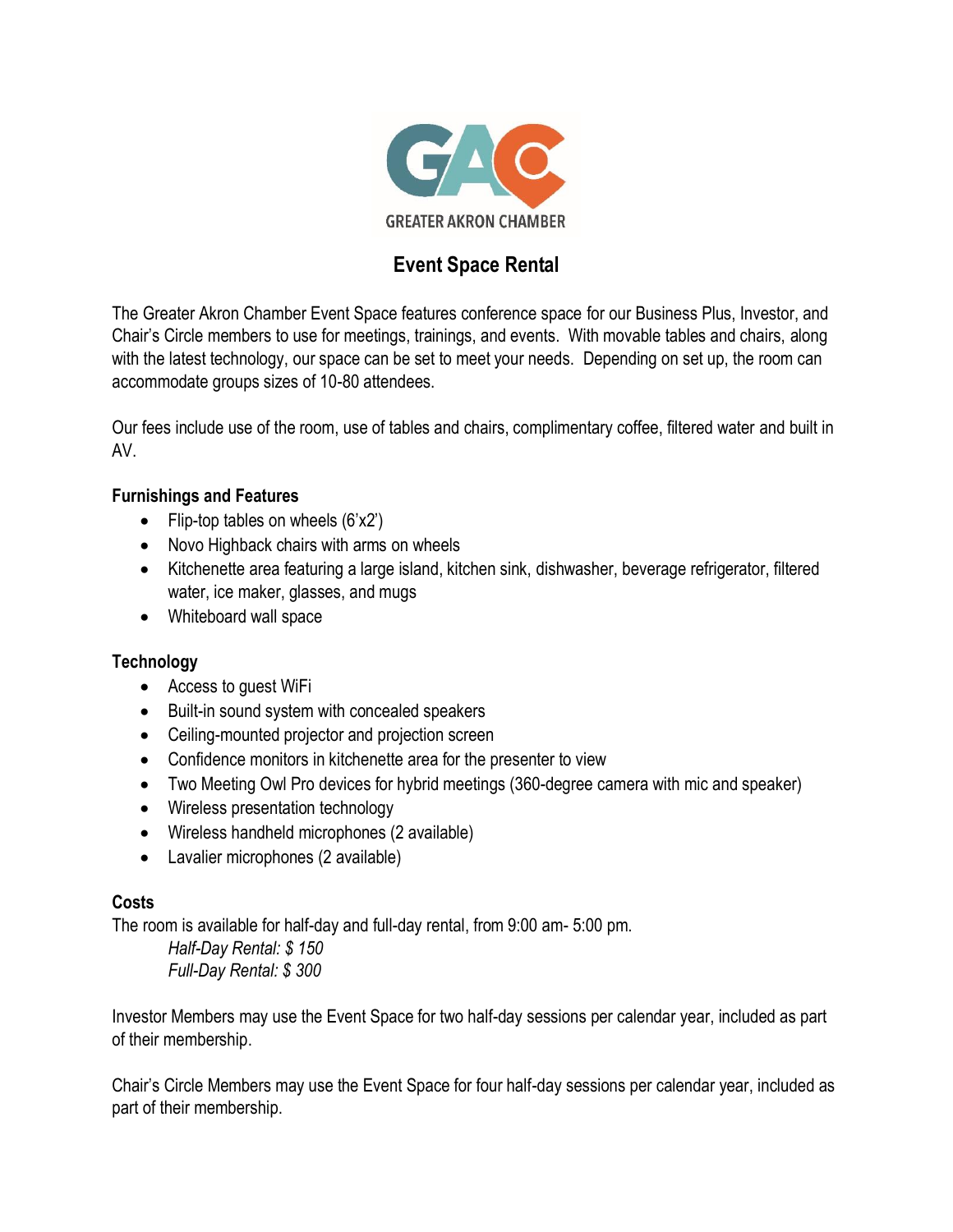### **Reservations**

Reservations can be made up to 90 days in advance. If you'd like to reserve a date beyond that, there is a \$150/day additional fee. To hold your date, a deposit of at least 50% of the total rental is due. Any remaining balance is due no later than one business day prior to your event date.

## **Catering**

We are happy to provide a list of preferred caterers who are familiar with our space. You may choose from the list or use another caterer of your choice.

## **Set Up Options**



**Board Style** Seats: 30-40



**Conference Style** Seats: up to 85



**Breakout Group Style** Seats: 20-35